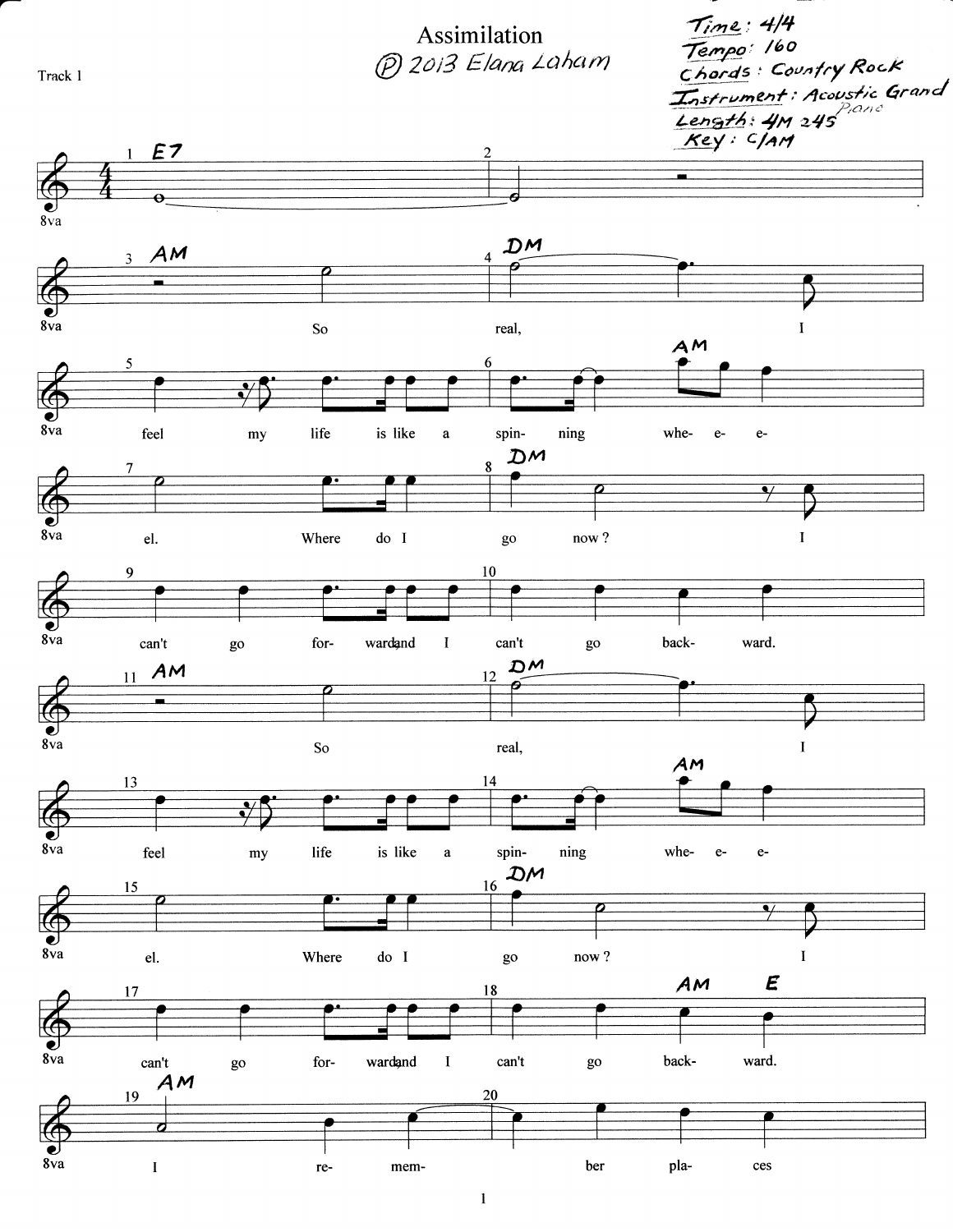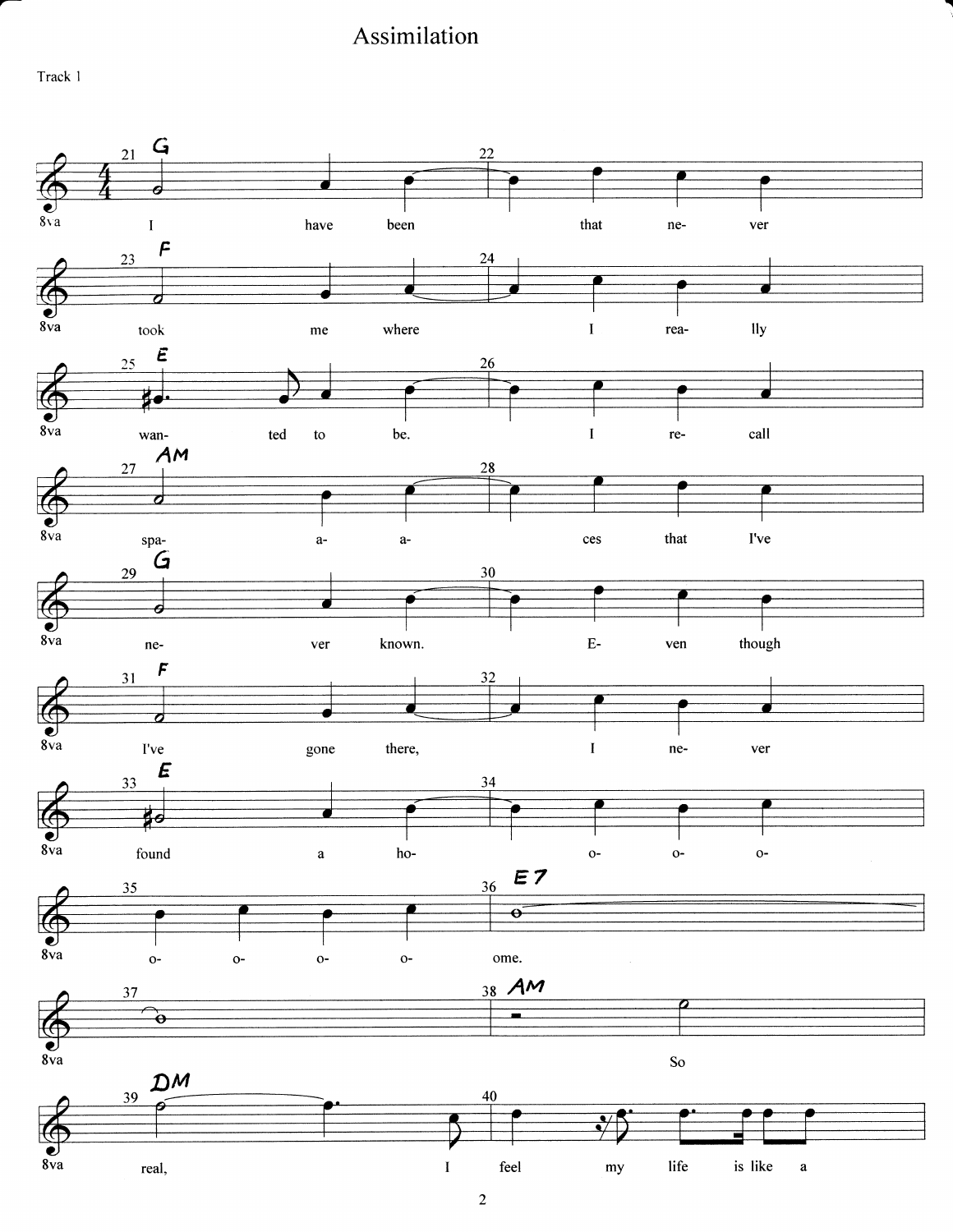Track I

a

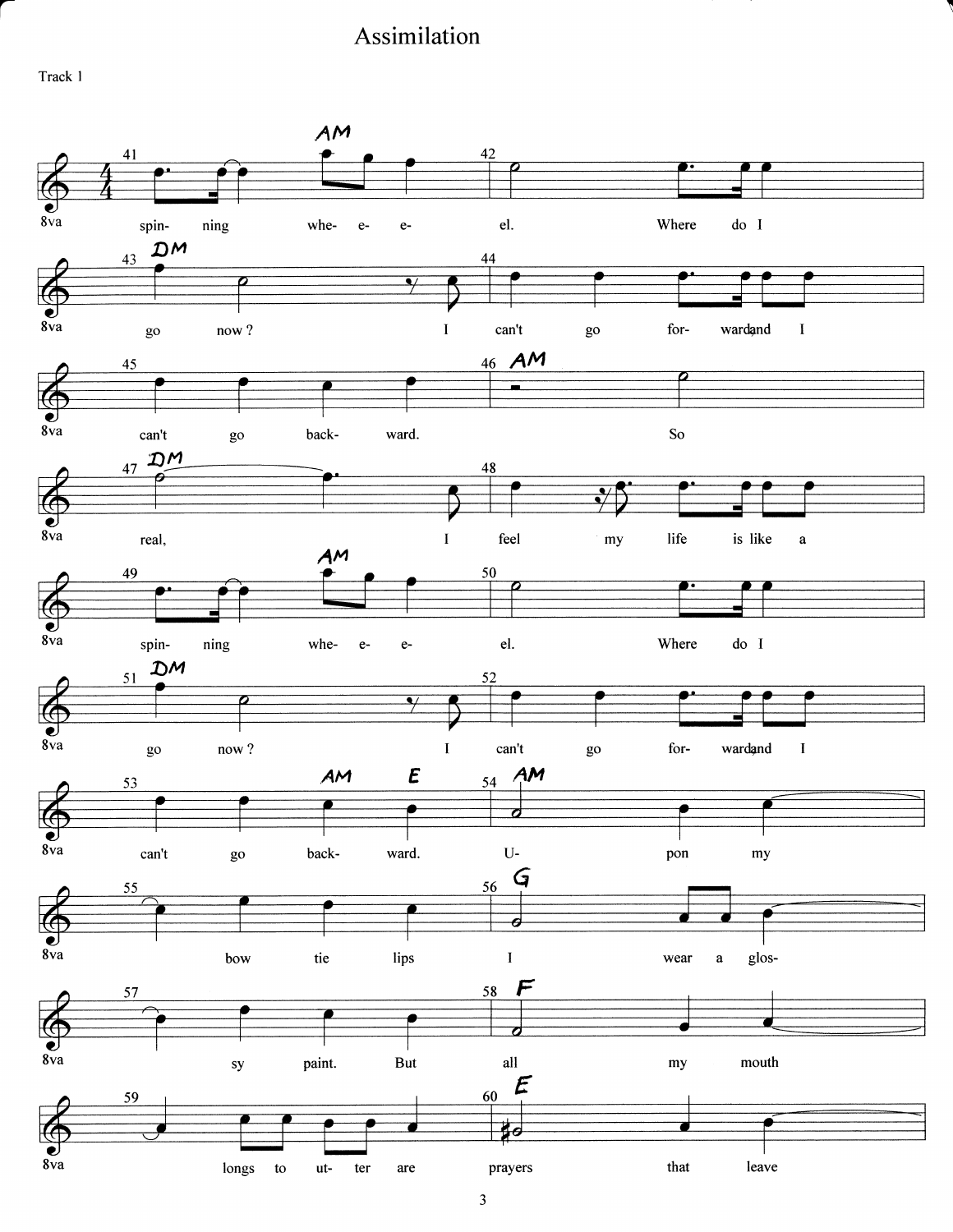Track I

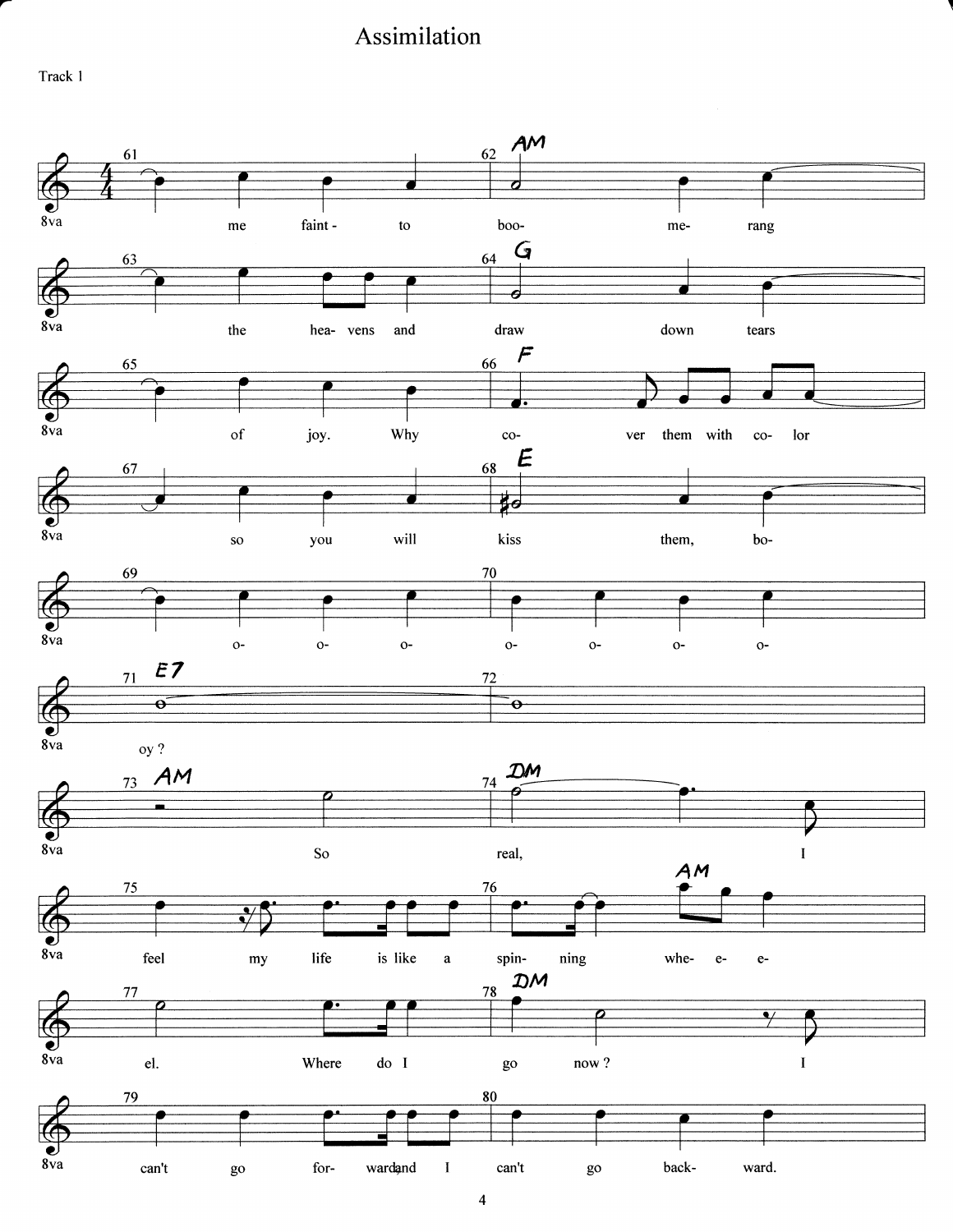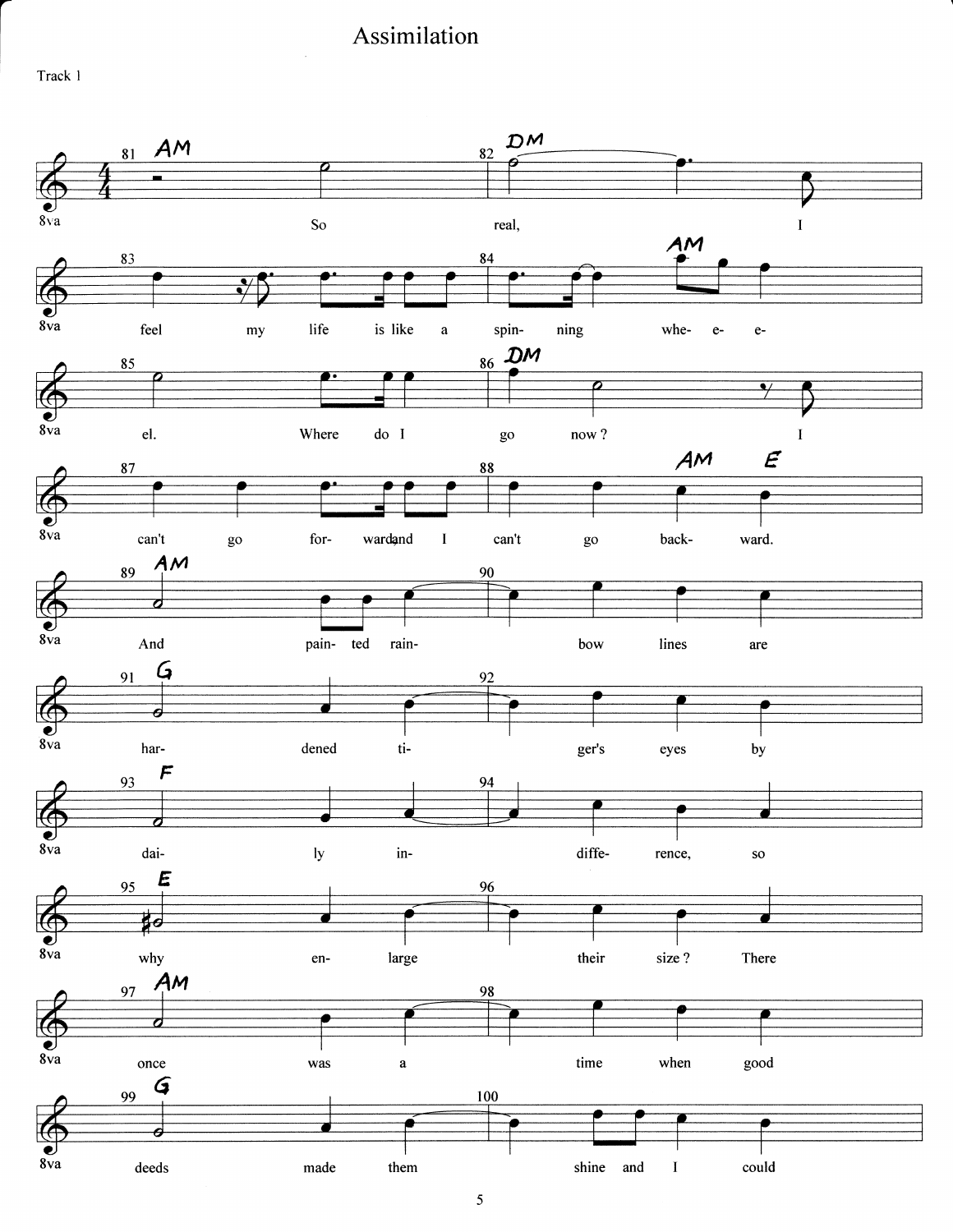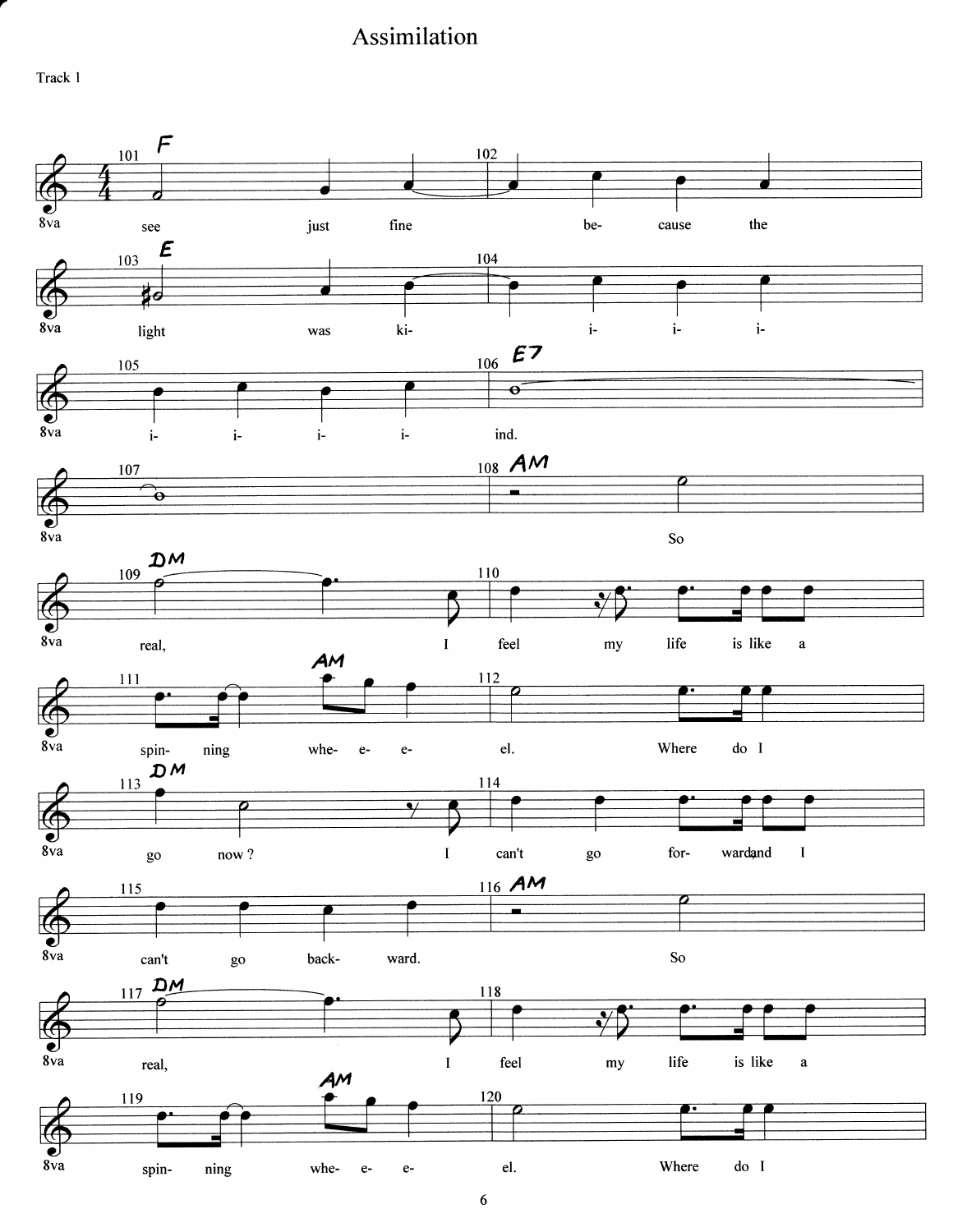Track I

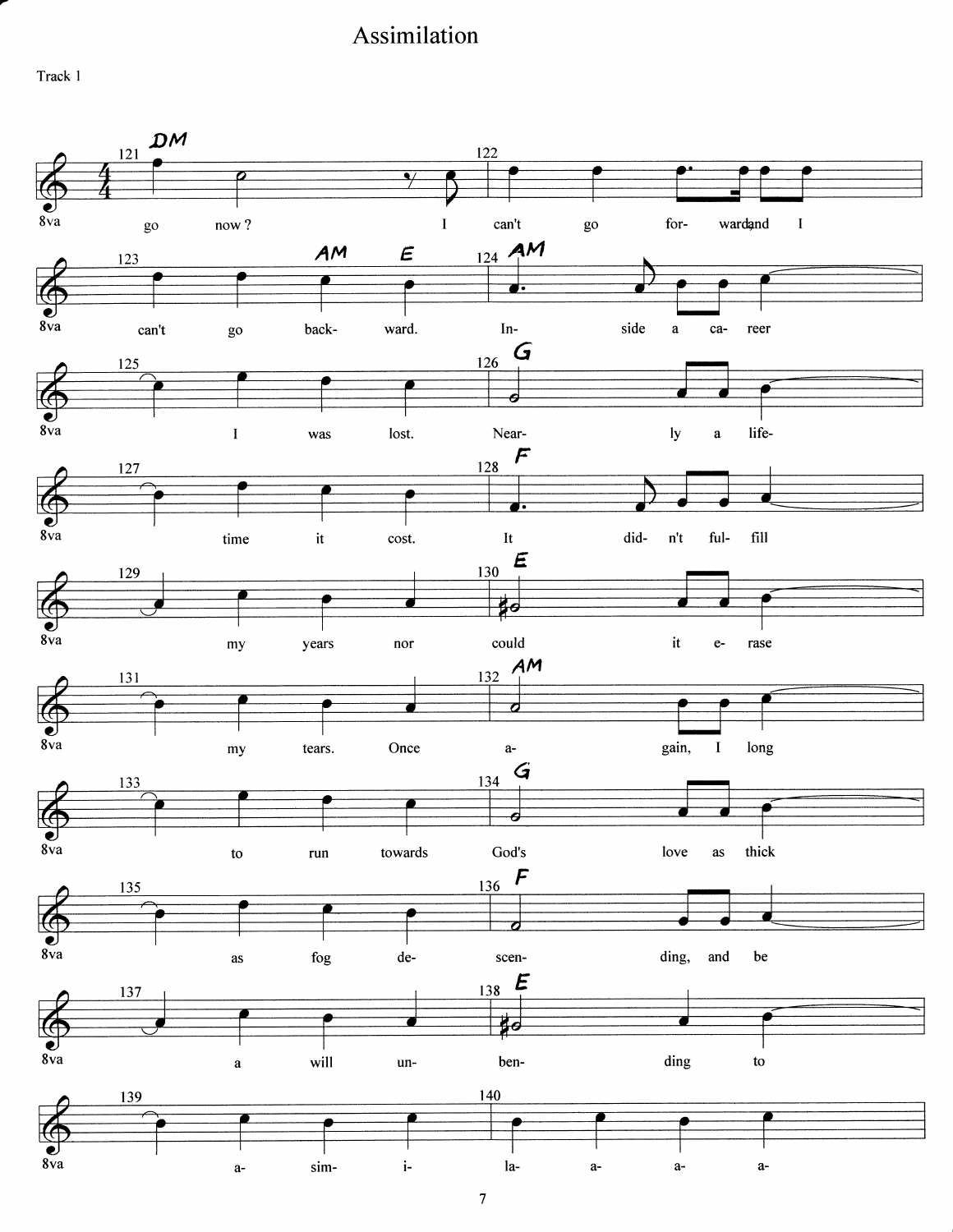